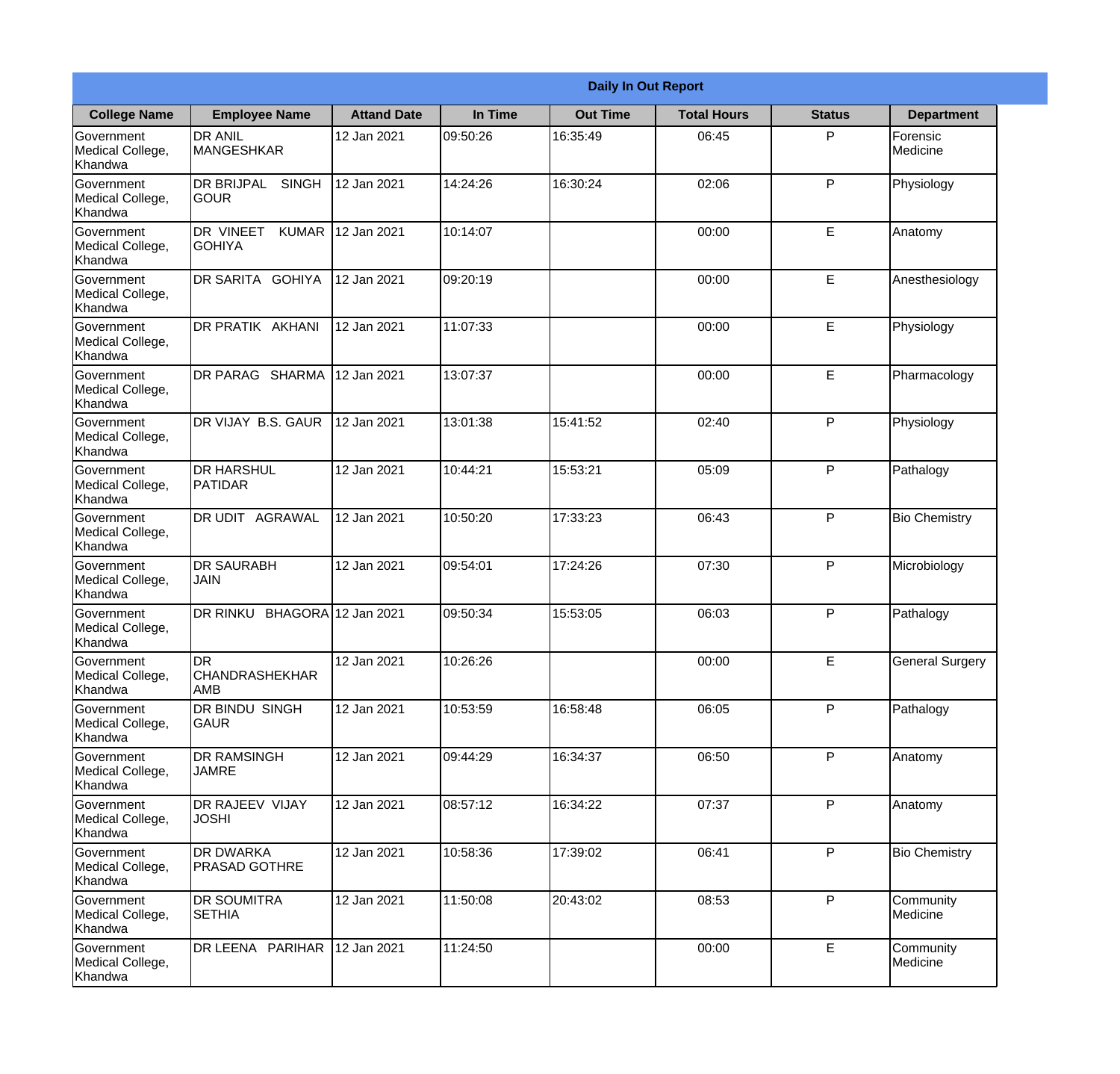| <b>Designation</b>                  | Category      |
|-------------------------------------|---------------|
| Assistant Professor   Para Clinical |               |
| Demonstrator/Tutor   Non Clinical   |               |
| Professor                           | Non Clinical  |
| Professor                           | Clinical      |
| <b>Assistant Professor</b>          | Non Clinical  |
| Professor                           | Para Clinical |
| Associate Professor Non Clinical    |               |
| Assistant Professor   Para Clinical |               |
| Associate Professor Non Clinical    |               |
| Associate Professor   Para Clinical |               |
| <b>Assistant Professor</b>          | Para Clinical |
| Assistant Professor   Clinical      |               |
| Associate Professor Para Clinical   |               |
| Demonstrator/Tutor   Non Clinical   |               |
| <b>Assistant Professor</b>          | Non Clinical  |
| Demonstrator/Tutor                  | Non Clinical  |
| <b>Assistant Professor</b>          | Para Clinical |
| <b>Assistant Professor</b>          | Para Clinical |

## **Daily In Out Report**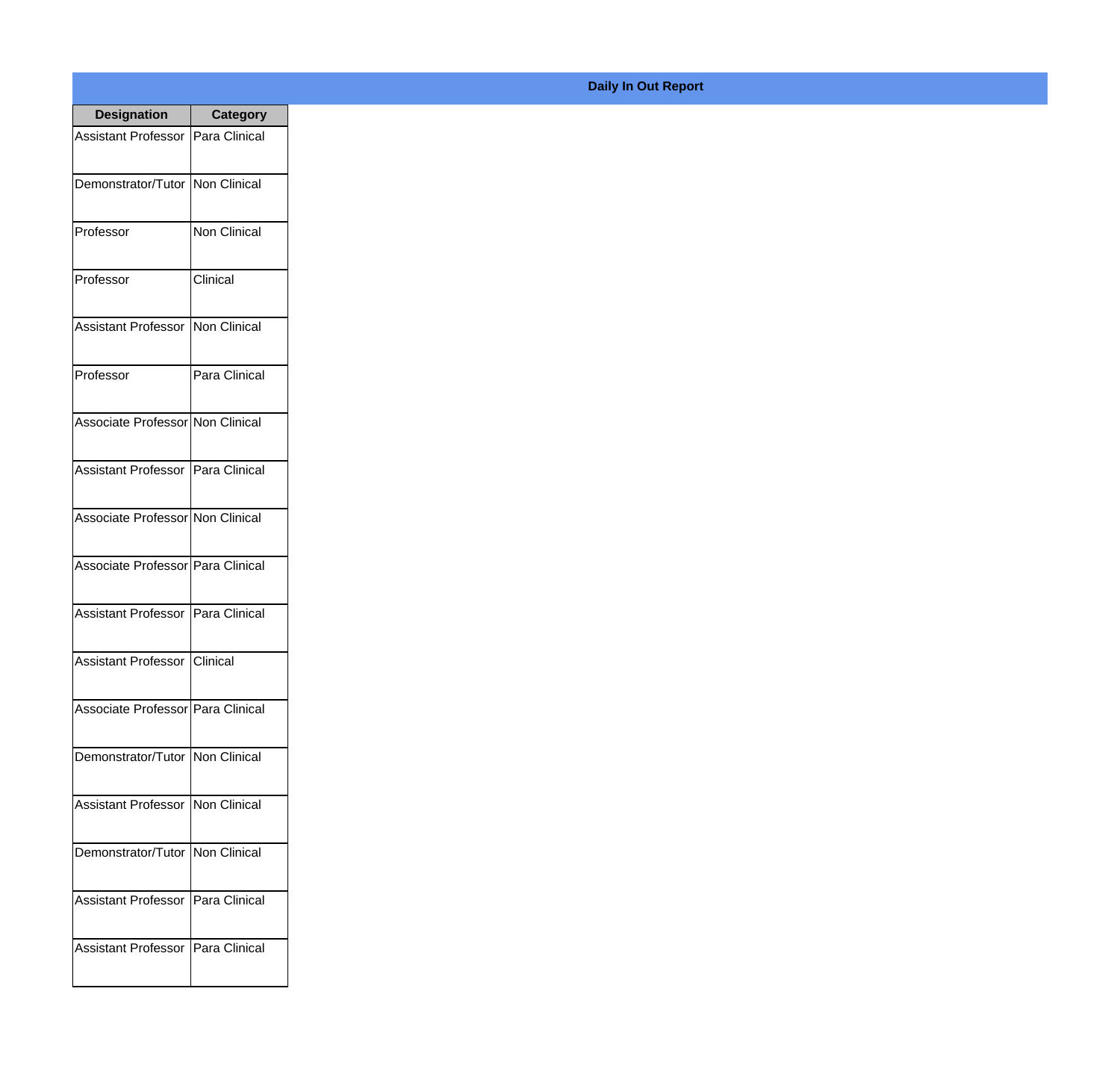|                                                         |                                                |             |          |          | <b>Daily In Out Report</b> |              |                                           |
|---------------------------------------------------------|------------------------------------------------|-------------|----------|----------|----------------------------|--------------|-------------------------------------------|
| Government<br>Medical College,<br>Khandwa               | <b>MR PIYUSH KUMAR</b><br><b>MISHRA</b>        | 12 Jan 2021 | 10:57:07 | 18:34:28 | 07:37                      | $\mathsf{P}$ | Community<br>Medicine                     |
| <b>Government</b><br>Medical College,<br>Khandwa        | DR SACHIN PARMAR 12 Jan 2021                   |             | 10:54:10 | 20:44:34 | 09:50                      | $\mathsf{P}$ | Community<br>Medicine                     |
| <b>Government</b><br>Medical College,<br>Khandwa        | <b>DR DURGESH</b><br><b>SONARE</b>             | 12 Jan 2021 | 10:27:31 |          | 00:00                      | E            | Dermatology, Ven<br>ereology &<br>Leprosy |
| <b>Government</b><br>Medical College,<br>Khandwa        | <b>DR MANOJ BALKE</b>                          | 12 Jan 2021 | 09:23:45 | 16:35:16 | 07:12                      | $\mathsf{P}$ | Ophthalmology                             |
| Government<br>Medical College,<br>Khandwa               | <b>DR GARIMA</b><br>AGRAWAL<br><b>VARSHNEY</b> | 12 Jan 2021 | 10:10:14 |          | 00:00                      | E            | Paediatrics                               |
| <b>Government</b><br>Medical College,<br><b>Khandwa</b> | DR SIDDHARTH<br><b>BANODE</b>                  | 12 Jan 2021 | 09:29:19 | 16:35:42 | 07:06                      | $\mathsf{P}$ | Pharmacology                              |
| Government<br>Medical College,<br>Khandwa               | <b>DR PRIYA KAPOOR</b><br><b>KAPOOR</b>        | 12 Jan 2021 | 10:19:12 | 16:54:19 | 06:35                      | P            | Pathalogy                                 |
| Government<br>Medical College,<br>Khandwa               | <b>DR SAPNA</b><br><b>MAHESHRAM</b>            | 12 Jan 2021 | 11:23:51 | 18:30:53 | 07:07                      | P            | Community<br>Medicine                     |
| Government<br>Medical College,<br>Khandwa               | <b>DR RAJENDRA</b><br><b>SINGH MANDLOI</b>     | 12 Jan 2021 | 14:14:23 | 16:41:56 | 02:27                      | $\mathsf{P}$ | <b>Bio Chemistry</b>                      |
| <b>Government</b><br>Medical College,<br>Khandwa        | <b>DR SEEMA</b><br><b>SUDHAKARRAO</b><br>SUTAY | 12 Jan 2021 | 11:16:12 | 17:12:03 | 05:56                      | $\mathsf{P}$ | Forensic<br>Medicine                      |
| <b>Government</b><br>Medical College,<br>Khandwa        | <b>DR AJAY</b><br>NARWARIYA                    | 12 Jan 2021 | 11:44:11 |          | 00:00                      | E            | Microbiology                              |
| Government<br>Medical College,<br>Khandwa               | DR RAKESH SINGH<br><b>HAZARI</b>               | 12 Jan 2021 | 16:04:22 |          | 00:00                      | E            | Pathalogy                                 |
| <b>Government</b><br>Medical College,<br>Khandwa        | DR NISHA<br><b>KAITHWAS</b>                    | 12 Jan 2021 | 10:23:50 | 13:33:39 | 03:10                      | $\mathsf{P}$ | Psychiatry                                |
| Government<br>Medical College,<br>Khandwa               | DR ANANT<br>TUKARAM PAWAR                      | 12 Jan 2021 | 11:20:52 | 20:44:26 | 09:24                      | P            | Community<br>Medicine                     |
| Government<br>Medical College,<br>Khandwa               | DR SHAIKH M.KHALIQ 12 Jan 2021                 |             | 12:05:38 |          | 00:00                      | E            | <b>Bio Chemistry</b>                      |
| Government<br>Medical College,<br>Khandwa               | <b>DR RAJU</b>                                 | 12 Jan 2021 | 08:54:47 | 17:51:32 | 08:57                      | P            | Forensic<br>Medicine                      |
| Government<br>Medical College,<br>Khandwa               | <b>DR MAHENDRA</b><br><b>PANWAR</b>            | 12 Jan 2021 | 09:41:11 |          | 00:00                      | E            | Orthopaedics                              |
| Government<br>Medical College,<br>Khandwa               | <b>DR SITARAM</b><br>SOLANKI                   | 12 Jan 2021 | 09:42:37 | 18:09:52 | 08:27                      | P            | Forensic<br>Medicine                      |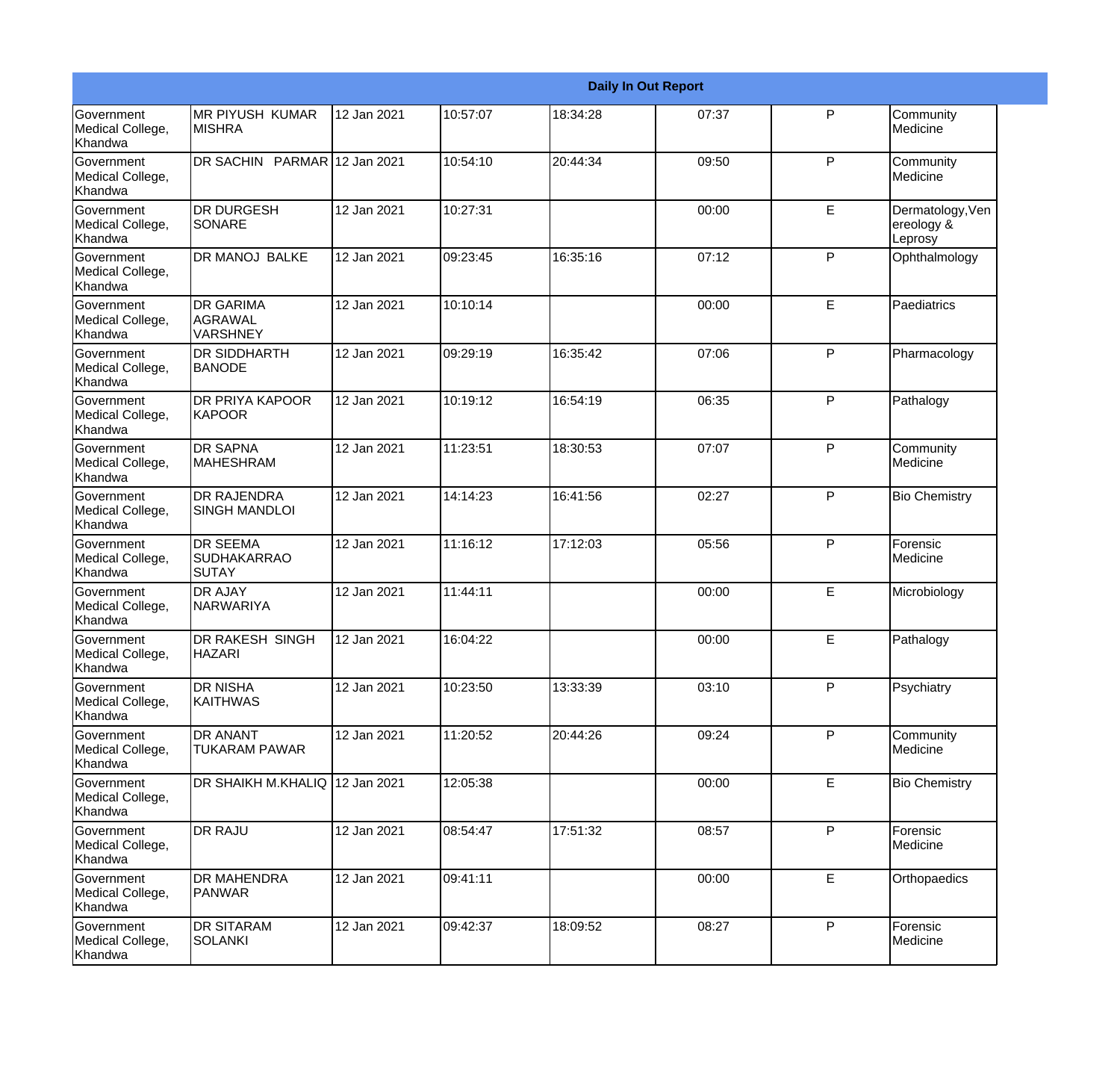| Statistician                        | Para Clinical |
|-------------------------------------|---------------|
| Assistant Professor   Para Clinical |               |
|                                     |               |
| Assistant Professor Clinical        |               |
| Assistant Professor Clinical        |               |
| Associate Professor Clinical        |               |
| Associate Professor Para Clinical   |               |
| Demonstrator/Tutor Para Clinical    |               |
| Associate Professor Para Clinical   |               |
| Demonstrator/Tutor Non Clinical     |               |
|                                     |               |
| Professor                           | Para Clinical |
| Demonstrator/Tutor Para Clinical    |               |
| Professor                           | Para Clinical |
| Assistant Professor                 | Clinical      |
| Professor                           | Para Clinical |
| Professor                           | Non Clinical  |
| Demonstrator/Tutor Para Clinical    |               |
| Assistant Professor Clinical        |               |
|                                     |               |
| Demonstrator/Tutor Para Clinical    |               |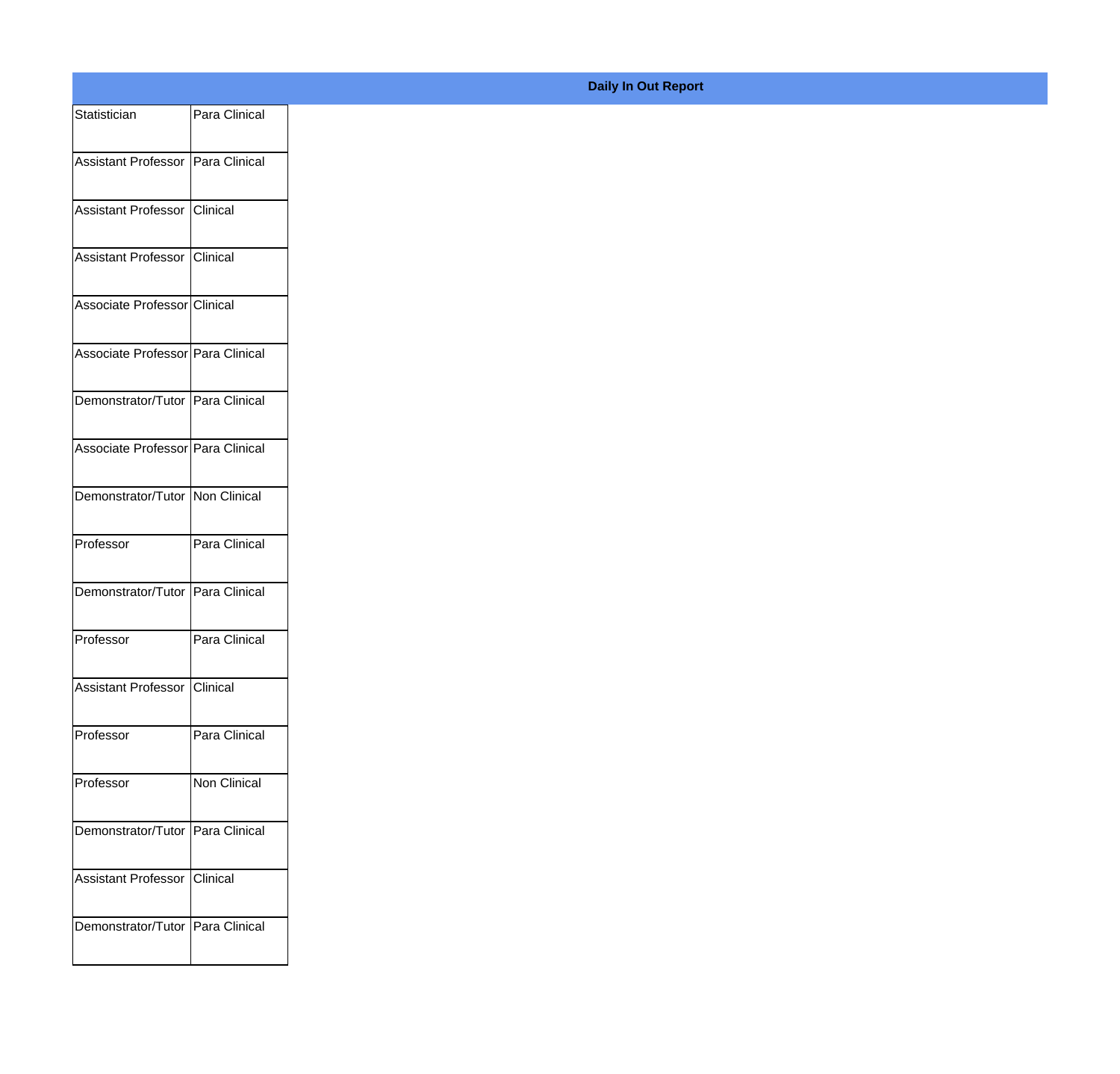|                                                  |                                                              |             |          |          | <b>Daily In Out Report</b> |             |                             |
|--------------------------------------------------|--------------------------------------------------------------|-------------|----------|----------|----------------------------|-------------|-----------------------------|
| <b>Government</b><br>Medical College,<br>Khandwa | <b>DR RANJEET</b><br><b>BADOLE</b>                           | 12 Jan 2021 | 09:37:42 |          | 00:00                      | E           | <b>General Medicine</b>     |
| Government<br>Medical College,<br>Khandwa        | DR ARUN KUMAR<br>PARGI                                       | 12 Jan 2021 | 10:05:30 |          | 00:00                      | E           | <b>General Surgery</b>      |
| <b>Government</b><br>Medical College,<br>Khandwa | <b>DR ASHOK</b><br><b>BHAUSAHEB NAJAN</b>                    | 12 Jan 2021 | 10:43:31 | 18:06:59 | 07:23                      | P           | Forensic<br>Medicine        |
| <b>Government</b><br>Medical College,<br>Khandwa | <b>DR NITESHKUMAR</b><br><b>KISHORILAL</b><br><b>RATHORE</b> | 12 Jan 2021 | 10:28:33 |          | 00:00                      | E           | Pharmacology                |
| Government<br>Medical College,<br>Khandwa        | <b>DR PRIYESH</b><br><b>MARSKOLE</b>                         | 12 Jan 2021 | 10:16:45 | 18:35:08 | 08:19                      | P           | Community<br>Medicine       |
| Government<br>Medical College,<br>Khandwa        | <b>DR SANGEETA</b><br><b>CHINCHOLE</b>                       | 12 Jan 2021 | 10:43:39 |          | 00:00                      | E           | Physiology                  |
| Government<br>Medical College,<br>Khandwa        | DR NEERAJ KUMAR                                              | 12 Jan 2021 | 09:43:21 | 18:14:23 | 08:31                      | P           | Dentisry                    |
| Government<br>Medical College,<br>Khandwa        | DR VIJAY NAYAK                                               | 12 Jan 2021 | 10:52:24 | 16:35:33 | 05:43                      | P           | Anatomy                     |
| Government<br>Medical College,<br>Khandwa        | DR NISHA MANDLOI<br>PANWAR                                   | 12 Jan 2021 | 09:47:57 | 16:45:59 | 06:58                      | P           | Obstetrics &<br>Gynaecology |
| Government<br>Medical College,<br>Khandwa        | <b>DR SATISH</b><br><b>CHANDEL</b>                           | 12 Jan 2021 | 09:05:07 |          | 00:00                      | E           | Pharmacology                |
| <b>Government</b><br>Medical College,<br>Khandwa | <b>DR JITENDRA</b><br>AHIRWAR                                | 12 Jan 2021 | 17:36:29 | 17:38:16 | 00:02                      | P           | Pathalogy                   |
| Government<br>Medical College,<br>Khandwa        | <b>DR MUKTESHWARI</b><br><b>GUPTA</b>                        | 12 Jan 2021 | 11:39:37 | 17:51:43 | 06:12                      | P           | Pharmacology                |
| Government<br>Medical College,<br>Khandwa        | DR PURTI AGARWAL<br><b>SAINI</b>                             | 12 Jan 2021 | 10:32:07 | 15:53:15 | 05:21                      | P           | Pathalogy                   |
| Government<br>Medical College,<br>Khandwa        | DR YASHPAL RAY                                               | 12 Jan 2021 | 11:56:20 |          | 00:00                      | Е           | Anatomy                     |
| Government<br>Medical College,<br>Khandwa        | <b>DR DEEPIKA</b><br>PANWAR                                  | 12 Jan 2021 | 11:11:13 | 16:58:09 | 05:47                      | P           | <b>Bio Chemistry</b>        |
| Government<br>Medical College,<br>Khandwa        | <b>DR VISHAL</b><br><b>KUMAR</b><br><b>THAKRE</b>            | 12 Jan 2021 | 10:09:39 | 16:21:48 | 06:12                      | P           | Physiology                  |
| Government<br>Medical College,<br>Khandwa        | MOHIT GARG                                                   | 12 Jan 2021 | 10:03:16 |          | 00:00                      | $\mathsf E$ | <b>General Medicine</b>     |
| Government<br>Medical College,<br>Khandwa        | RENU WAGHMARE                                                | 12 Jan 2021 | 09:40:24 | 17:19:32 | 07:39                      | P           | Community<br>Medicine       |